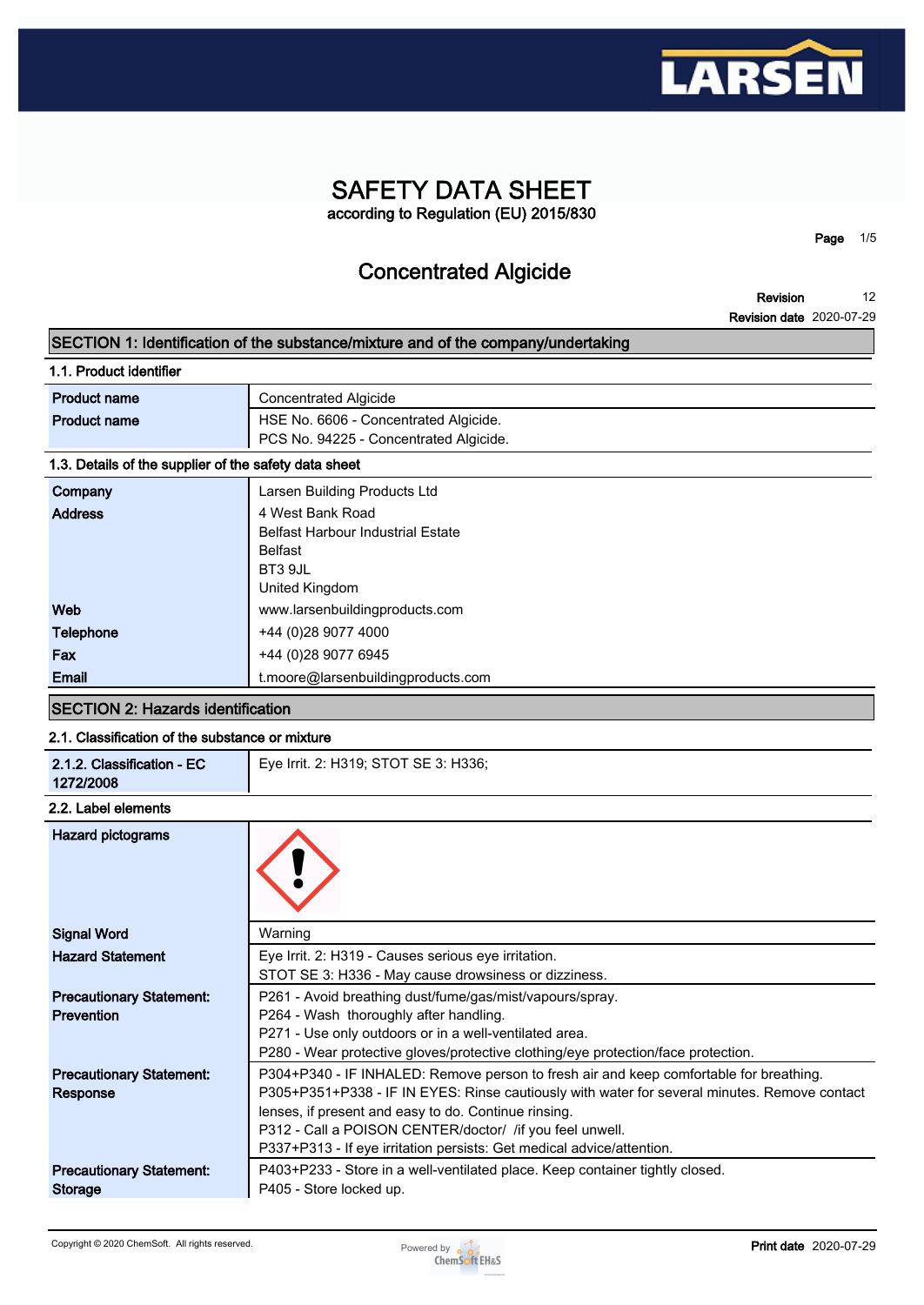# **2.2. Label elements Precautionary Statement: Disposal P501 - Dispose of contents/container to SECTION 3: Composition/information on ingredients 3.2. Mixtures**

#### **EC 1272/2008**

| <b>Chemical Name</b>      | Index No.    | CAS No.       | EC No.    | <b>REACH Registration</b><br><b>Number</b> | Conc.<br>$(\%w/w)$ | Classification                                                                         |
|---------------------------|--------------|---------------|-----------|--------------------------------------------|--------------------|----------------------------------------------------------------------------------------|
| Isopropanol (Propan-2-ol) | 603-117-00-0 | 67-63-0       | 200-661-7 |                                            |                    | Flam. Lig. 2: H225; Eye Irrit.<br>2: H319: STOT SE 3: H336:                            |
| Benzalkonium Chloride     |              | 68424-85-1    |           |                                            |                    |                                                                                        |
| 2-Phenylphenol (ISO)      | 604-020-00-6 | $90 - 43 - 7$ | 201-993-5 |                                            |                    | Eye Irrit. 2: H319; STOT SE<br>3: H335; Skin Irrit. 2: H315;<br>Aquatic Acute 1: H400; |

### **SECTION 4: First aid measures**

#### **4.1. Description of first aid measures**

| Inhalation          | Irritating to respiratory system. Inhalation may cause coughing, tightness of the chest and irritation<br>of the respiratory system. Move the exposed person to fresh air. Seek medical attention. |
|---------------------|----------------------------------------------------------------------------------------------------------------------------------------------------------------------------------------------------|
| Eye contact         | Irritating to eyes. Rinse immediately with plenty of water for 15 minutes holding the eyelids open.<br>Seek medical attention if irritation or symptoms persist.                                   |
| <b>Skin contact</b> | Irritating to skin. Wash off immediately with plenty of soap and water. Remove contaminated<br>clothing. Seek medical attention if irritation or symptoms persist.                                 |
| Ingestion           | Ingestion may cause nausea and vomiting. Seek medical attention if irritation or symptoms persist.<br>DO NOT INDUCE VOMITING.                                                                      |

#### **SECTION 5: Firefighting measures**

#### **5.1. Extinguishing media**

**Carbon oxides.**

## **5.2. Special hazards arising from the substance or mixture**

**Burning produces irritating, toxic and obnoxious fumes.**

## **5.3. Advice for firefighters**

**Wear suitable respiratory equipment when necessary.**

## **SECTION 6: Accidental release measures**

## **6.1. Personal precautions, protective equipment and emergency procedures**

**Ensure adequate ventilation of the working area. Wear suitable protective equipment.**

## **6.2. Environmental precautions**

**Do not allow product to enter drains. Prevent further spillage if safe.**

## **6.3. Methods and material for containment and cleaning up**

| Absorb with inert, absorbent material. Sweep up. Transfer to suitable, labelled containers for<br>disposal. Clean spillage area thoroughly with plenty of water. |
|------------------------------------------------------------------------------------------------------------------------------------------------------------------|
|                                                                                                                                                                  |
|                                                                                                                                                                  |

## **SECTION 7: Handling and storage**

## **7.1. Precautions for safe handling**

**Avoid contact with eyes and skin. Ensure adequate ventilation of the working area. Adopt best Manual Handling considerations when handling, carrying and dispensing.**

#### **7.2. Conditions for safe storage, including any incompatibilities**

**Keep in a cool, dry, well ventilated area. Keep containers tightly closed. Store in correctly labelled** 

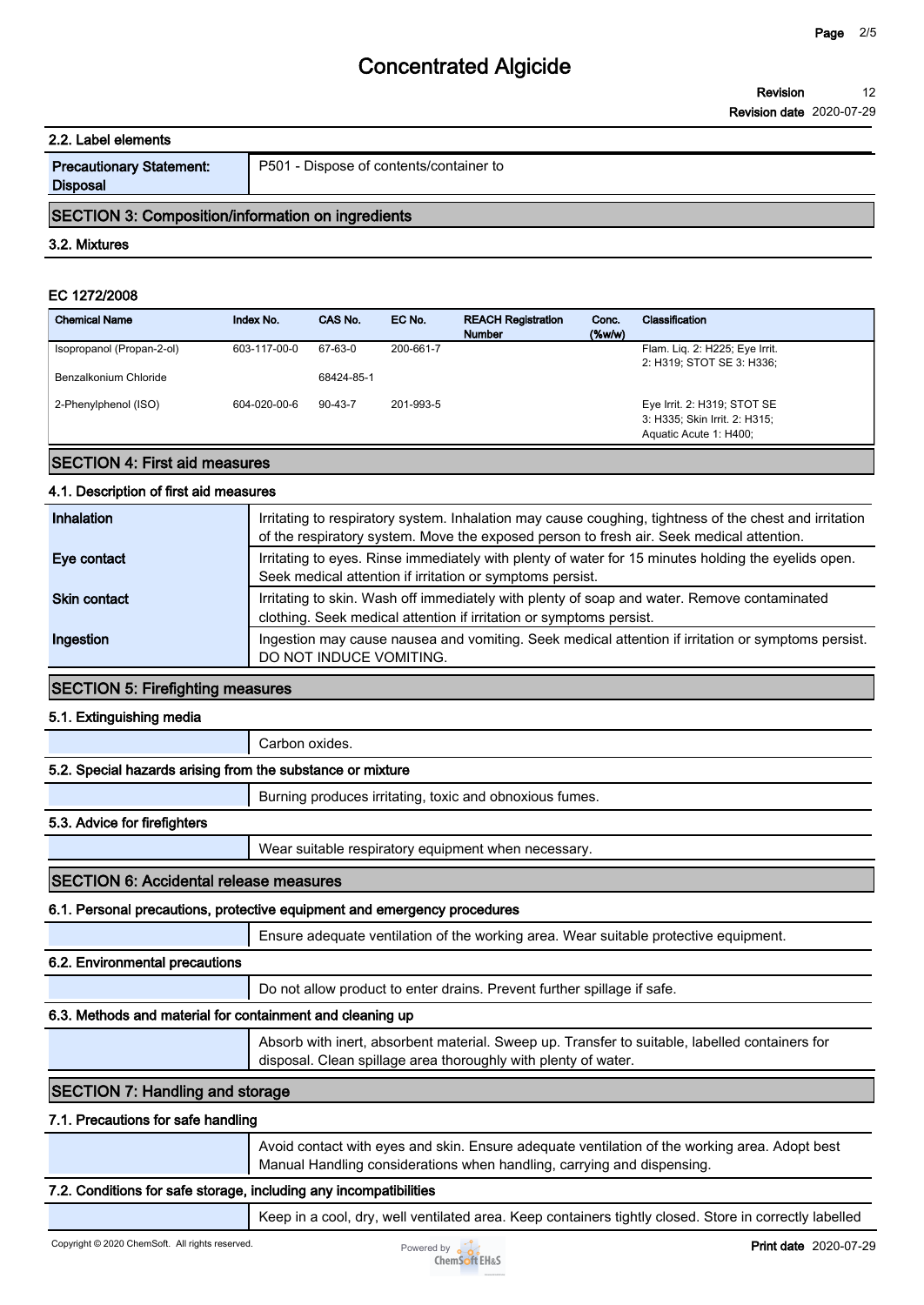# **Concentrated Algicide**

#### **7.2. Conditions for safe storage, including any incompatibilities**

**containers.**

## **SECTION 8: Exposure controls/personal protection**

#### **8.1. Control parameters**

## **8.1.1. Exposure Limit Values**

| Isopropanol (Propan-2-ol) | WEL 8-hr limit ppm: 400      | WEL 8-hr limit mg/m3: 999           |
|---------------------------|------------------------------|-------------------------------------|
|                           | WEL 15 min limit ppm: 500    | <b>WEL 15 min limit mg/m3: 1250</b> |
|                           | WEL 8-hr limit mg/m3 total - | WEL 15 min limit mg/m3 total -      |
|                           | inhalable dust:              | inhalable dust:                     |
|                           | WEL 8-hr limit mg/m3 total - | WEL 15 min limit mg/m3 total -      |
|                           | respirable dust:             | respirable dust:                    |

#### **8.2. Exposure controls**



| 8.2.1. Appropriate engineering<br>controls | Ensure adequate ventilation of the working area.                          |
|--------------------------------------------|---------------------------------------------------------------------------|
| 8.2.2. Individual protection               | Wear chemical protective clothing.                                        |
| measures                                   |                                                                           |
| Eye / face protection                      | Approved safety goggles.                                                  |
| Skin protection -                          | Chemical resistant gloves (PVC).                                          |
| Handprotection                             |                                                                           |
| <b>Respiratory protection</b>              | In case of insufficient ventilation, wear suitable respiratory equipment. |

**SECTION 9: Physical and chemical properties**

## **9.1. Information on basic physical and chemical properties**

| Appearance Liquid     |                                   |
|-----------------------|-----------------------------------|
|                       | Colour Colourless to straw yellow |
| Odour Slight          |                                   |
| $pH$ 7                |                                   |
| Relative density 0.99 |                                   |
|                       | Solubility Soluble in water       |

## **9.2. Other information**

**Specific gravity 0.99 g/cm³**

#### **Water solubility**

**Soluble in water.**

## **SECTION 10: Stability and reactivity**

## **10.2. Chemical stability**

**Stable under normal conditions.**

## **SECTION 11: Toxicological information**

#### **11.1.4. Toxicological Information**

**No data available**

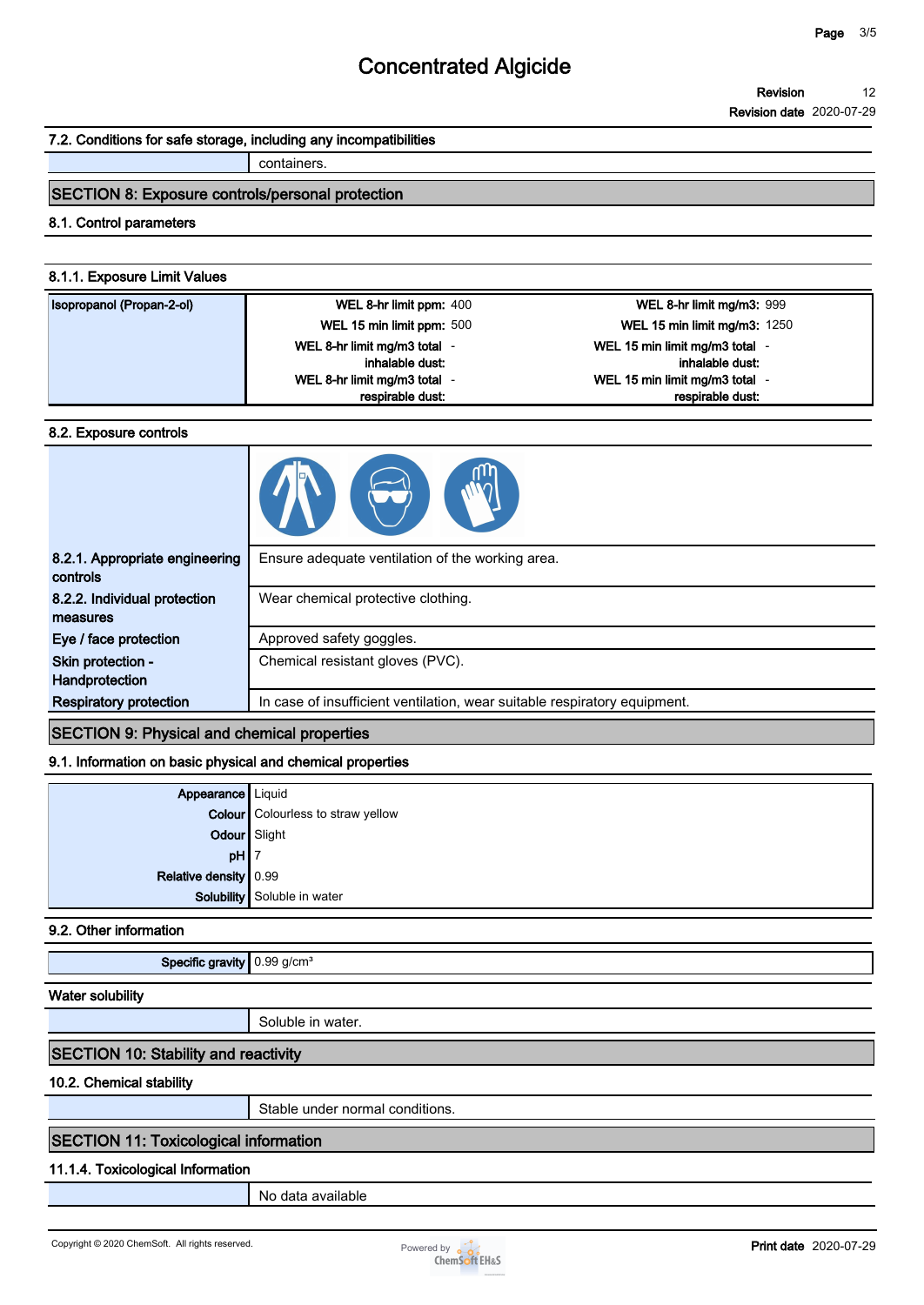#### **Revision 12**

**Revision date 2020-07-29**

## **SECTION 12: Ecological information**

**12.1. Toxicity**

**No data available**

## **SECTION 13: Disposal considerations**

**General information**

**Dispose of in compliance with all local and national regulations.**

## **SECTION 14: Transport information**

#### **Hazard pictograms**



## **14.1. UN number**

**UN1903**

### **14.2. UN proper shipping name**

|                                           | DISINFECTANT, LIQUID, CORROSIVE, N.O.S. |  |  |  |
|-------------------------------------------|-----------------------------------------|--|--|--|
| 14.3. Transport hazard class(es)          |                                         |  |  |  |
| <b>ADR/RID</b>                            | 8                                       |  |  |  |
| Subsidiary risk                           |                                         |  |  |  |
| <b>IMDG</b>                               | 8                                       |  |  |  |
| Subsidiary risk                           |                                         |  |  |  |
| <b>IATA</b>                               | 8                                       |  |  |  |
| Subsidiary risk                           |                                         |  |  |  |
| 14.4. Packing group                       |                                         |  |  |  |
| Packing group                             | $\ensuremath{\mathsf{III}}\xspace$      |  |  |  |
| 14.5. Environmental hazards               |                                         |  |  |  |
| <b>Environmental hazards</b>              | <b>No</b>                               |  |  |  |
| Marine pollutant                          | <b>No</b>                               |  |  |  |
| <b>ADR/RID</b>                            |                                         |  |  |  |
| <b>Hazard ID</b>                          | 80                                      |  |  |  |
| <b>Tunnel Category</b>                    | (E)                                     |  |  |  |
| <b>IMDG</b>                               |                                         |  |  |  |
| <b>EmS Code</b>                           | F-A S-B                                 |  |  |  |
| <b>IATA</b>                               |                                         |  |  |  |
| <b>Packing Instruction (Cargo)</b>        | 856                                     |  |  |  |
| <b>Maximum quantity</b>                   | 60L                                     |  |  |  |
| <b>Packing Instruction</b>                | 852                                     |  |  |  |
| (Passenger)                               |                                         |  |  |  |
| <b>Maximum quantity</b>                   | 5L                                      |  |  |  |
| <b>SECTION 15: Regulatory information</b> |                                         |  |  |  |